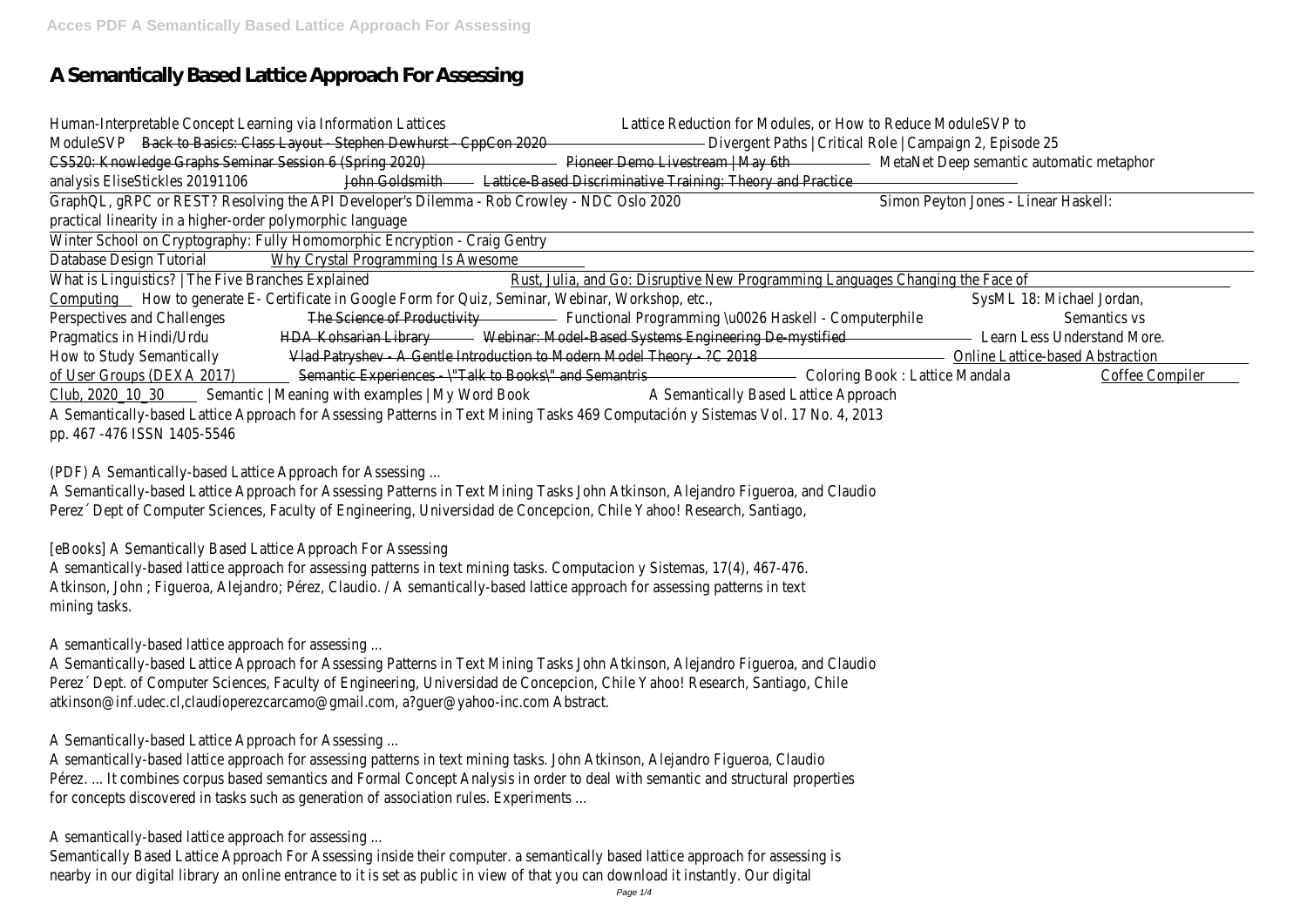library saves in combination countries, allowing you to get the most less latency era ...

# A Semantically Based Lattice Approach For Assessing

Acces PDF A Semantically Based Lattice Approach For Assessing books, you will always find them. Economics, politics, social, sciences, religions, Fictions, and more books are supplied. These easy to use books are in the soft files. Why should soft file? As this a semantically based lattice approach for assessing, many people in

# A Semantically Based Lattice Approach For Assessing

In this approach, the semantics of data in a database can be directly translated into the semantics of the application. In this paper, we extend this model with a lattice-based representation for the context knowledge. We believe that the lattice representation is more natural for representing the context knowledge and for cross comparison.

# Context interchange: A lattice based approach - ScienceDirect

In finance, a lattice model is a technique applied to the valuation of derivatives, where a discrete time model is required. For equity options, a typical example would be pricing an American option, where a decision as to option exercise is required at "all" times (any time) before and including maturity. A continuous model, on the other hand, such as Black–Scholes, would only allow for the valuation of European options, where exercise is on the option's maturity date. For interest rate ...

# Lattice model (finance) - Wikipedia

We developed single-cell lattice (SCL), a computational method to reconstruct 3D structures of chromosomes based on single-cell Hi-C data. We designed a loss function and a 2 D Gaussian function specifically for the characteristics of single-cell Hi-C data. A chromosome is represented as beads-on-a-string and stored in a 3 D cubic lattice.

SCL: a lattice-based approach to infer 3D chromosome ...

Buy Context Interchange: A Lattice Based Approach (Classic Reprint) by M. P. Reddy (ISBN: 9780332845326) from Amazon's Book Store. Everyday low prices and free delivery on eligible orders.

Context Interchange: A Lattice Based Approach (Classic ...

representation is a novel approach to de?ning semantic kernels for text. Following this idea, we have implemented a full SVM text classi?cation sys-tem with concept lattice-based kernel. It consists of several steps, namely text pre-processing, feature selection, lattice construction, computation of pairwise

A concept lattice-based kernel for SVM text classi?cation

Lattice-based access control models ... subjects) for the Denning's lattice model, and establish a strong correspondence between syntactic label policies and semantically labelled policies. ... this perhaps overcomes the adverse impact on the flow policy that is often experienced during the classical approach of defining the hierarchy ...

A Complete Generative Label Model for Lattice-Based Access ...

Finally, it uses a fast hash-based approach to remove any "nonclosed" sets found during computation. We also present CHARM-L, an algorithm that outputs the closed itemset lattice, which is very ...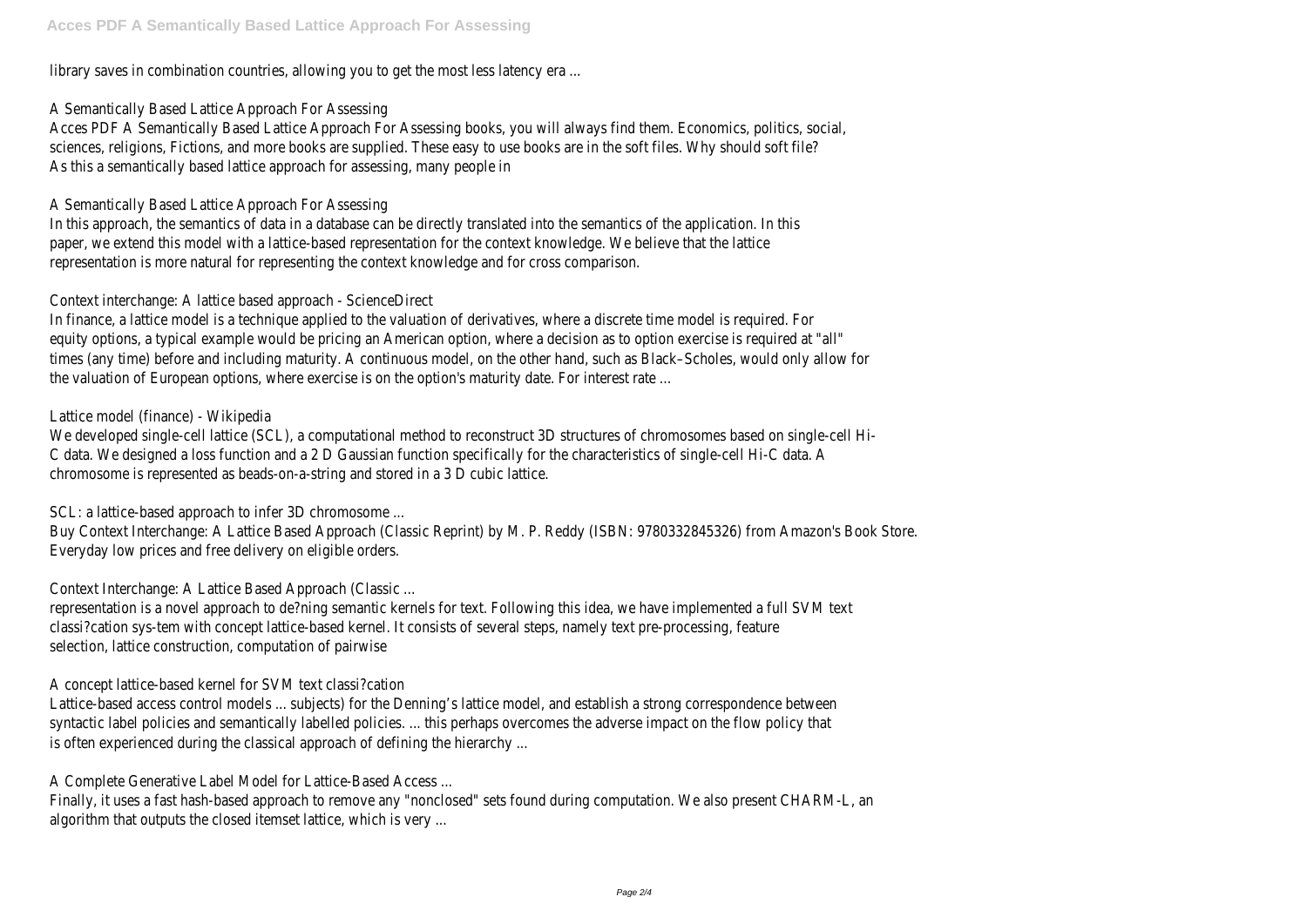| Human-Interpretable Concept Learning via Information Lattices                     |                                                                                                                                                          | Lattice Reduction for Modules, or How to Reduce ModuleSVP to                                                                                                                                                                                                                                                                                                                                                                                                                                                                                                                                                                                               |                                                                                                        |                                                                                |                                          |                                         |  |
|-----------------------------------------------------------------------------------|----------------------------------------------------------------------------------------------------------------------------------------------------------|------------------------------------------------------------------------------------------------------------------------------------------------------------------------------------------------------------------------------------------------------------------------------------------------------------------------------------------------------------------------------------------------------------------------------------------------------------------------------------------------------------------------------------------------------------------------------------------------------------------------------------------------------------|--------------------------------------------------------------------------------------------------------|--------------------------------------------------------------------------------|------------------------------------------|-----------------------------------------|--|
| Back to Basics: Class Layout - Stephen Dewhurst - CppCon 2020<br><b>ModuleSVP</b> |                                                                                                                                                          |                                                                                                                                                                                                                                                                                                                                                                                                                                                                                                                                                                                                                                                            | Divergent Paths   Critical Role   Campaign 2, Episode 25                                               |                                                                                |                                          |                                         |  |
|                                                                                   | CS520: Knowledge Graphs Seminar Session 6 (Spring 2020)                                                                                                  |                                                                                                                                                                                                                                                                                                                                                                                                                                                                                                                                                                                                                                                            |                                                                                                        | Pioneer Demo Livestream   May 6th                                              | MetaNet Deep semantic automatic metaphor |                                         |  |
|                                                                                   | analysis EliseStickles 20191106                                                                                                                          | John Goldsmith                                                                                                                                                                                                                                                                                                                                                                                                                                                                                                                                                                                                                                             | Lattice-Based Discriminative Training: Theory and Practice                                             |                                                                                |                                          |                                         |  |
|                                                                                   |                                                                                                                                                          | GraphQL, gRPC or REST? Resolving the API Developer's Dilemma - Rob Crowley - NDC Oslo 2020                                                                                                                                                                                                                                                                                                                                                                                                                                                                                                                                                                 |                                                                                                        |                                                                                | Simon Peyton Jones - Linear Haskell:     |                                         |  |
|                                                                                   | practical linearity in a higher-order polymorphic language                                                                                               |                                                                                                                                                                                                                                                                                                                                                                                                                                                                                                                                                                                                                                                            |                                                                                                        |                                                                                |                                          |                                         |  |
|                                                                                   |                                                                                                                                                          | Winter School on Cryptography: Fully Homomorphic Encryption - Craig Gentry                                                                                                                                                                                                                                                                                                                                                                                                                                                                                                                                                                                 |                                                                                                        |                                                                                |                                          |                                         |  |
| Database Design Tutorial                                                          |                                                                                                                                                          | Why Crystal Programming Is Awesome                                                                                                                                                                                                                                                                                                                                                                                                                                                                                                                                                                                                                         |                                                                                                        |                                                                                |                                          |                                         |  |
|                                                                                   | What is Linguistics?   The Five Branches Explained                                                                                                       |                                                                                                                                                                                                                                                                                                                                                                                                                                                                                                                                                                                                                                                            |                                                                                                        | Rust, Julia, and Go: Disruptive New Programming Languages Changing the Face of |                                          |                                         |  |
|                                                                                   |                                                                                                                                                          | Computing Flow to generate E- Certificate in Google Form for Quiz, Seminar, Webinar, Workshop, etc.,                                                                                                                                                                                                                                                                                                                                                                                                                                                                                                                                                       |                                                                                                        |                                                                                |                                          | SysML 18: Michael Jordan,               |  |
|                                                                                   | Perspectives and Challenges                                                                                                                              |                                                                                                                                                                                                                                                                                                                                                                                                                                                                                                                                                                                                                                                            | The Science of Productivity <b>Exercise 2018</b> Functional Programming \u0026 Haskell - Computerphile |                                                                                |                                          | Semantics vs                            |  |
| Pragmatics in Hindi/Urdu                                                          |                                                                                                                                                          |                                                                                                                                                                                                                                                                                                                                                                                                                                                                                                                                                                                                                                                            | HDA Kohsarian Library Webinar: Model-Based Systems Engineering De-mystified                            |                                                                                |                                          | Learn Less Understand More.             |  |
|                                                                                   | How to Study Semantically                                                                                                                                |                                                                                                                                                                                                                                                                                                                                                                                                                                                                                                                                                                                                                                                            | Vlad Patryshev - A Gentle Introduction to Modern Model Theory - ?C 2018                                |                                                                                |                                          | <b>Online Lattice-based Abstraction</b> |  |
|                                                                                   | of User Groups (DEXA 2017)                                                                                                                               | Semantic Experiences - \"Talk to Books\" and Semantris                                                                                                                                                                                                                                                                                                                                                                                                                                                                                                                                                                                                     |                                                                                                        |                                                                                | Coloring Book: Lattice Mandala           | <b>Coffee Compiler</b>                  |  |
| mining tasks.                                                                     | pp. 467 -476 ISSN 1405-5546<br>(PDF) A Semantically-based Lattice Approach for Assessing<br>[eBooks] A Semantically Based Lattice Approach For Assessing | A Semantically-based Lattice Approach for Assessing Patterns in Text Mining Tasks 469 Computación y Sistemas Vol. 17 No. 4, 2013<br>A Semantically-based Lattice Approach for Assessing Patterns in Text Mining Tasks John Atkinson, Alejandro Figueroa, and Claudio<br>Perez Dept of Computer Sciences, Faculty of Engineering, Universidad de Concepcion, Chile Yahoo! Research, Santiago,<br>A semantically-based lattice approach for assessing patterns in text mining tasks. Computacion y Sistemas, 17(4), 467-476.<br>Atkinson, John ; Figueroa, Alejandro; Pérez, Claudio. / A semantically-based lattice approach for assessing patterns in text |                                                                                                        |                                                                                |                                          |                                         |  |
|                                                                                   | A semantically-based lattice approach for assessing                                                                                                      | A Semantically-based Lattice Approach for Assessing Patterns in Text Mining Tasks John Atkinson, Alejandro Figueroa, and Claudio<br>Perez Dept. of Computer Sciences, Faculty of Engineering, Universidad de Concepcion, Chile Yahoo! Research, Santiago, Chile<br>atkinson@inf.udec.cl,claudioperezcarcamo@gmail.com, a?guer@yahoo-inc.com Abstract.                                                                                                                                                                                                                                                                                                      |                                                                                                        |                                                                                |                                          |                                         |  |
|                                                                                   | A Semantically-based Lattice Approach for Assessing                                                                                                      | A semantically-based lattice approach for assessing patterns in text mining tasks. John Atkinson, Alejandro Figueroa, Claudio<br>Pérez.  It combines corpus based semantics and Formal Concept Analysis in order to deal with semantic and structural properties                                                                                                                                                                                                                                                                                                                                                                                           |                                                                                                        |                                                                                |                                          |                                         |  |

for concepts discovered in tasks such as generation of association rules. Experiments ...

A semantically-based lattice approach for assessing ...

Semantically Based Lattice Approach For Assessing inside their computer. a semantically based lattice approach for assessing is nearby in our digital library an online entrance to it is set as public in view of that you can download it instantly. Our digital library saves in combination countries, allowing you to get the most less latency era ...

A Semantically Based Lattice Approach For Assessing

# tic automatic metaphor